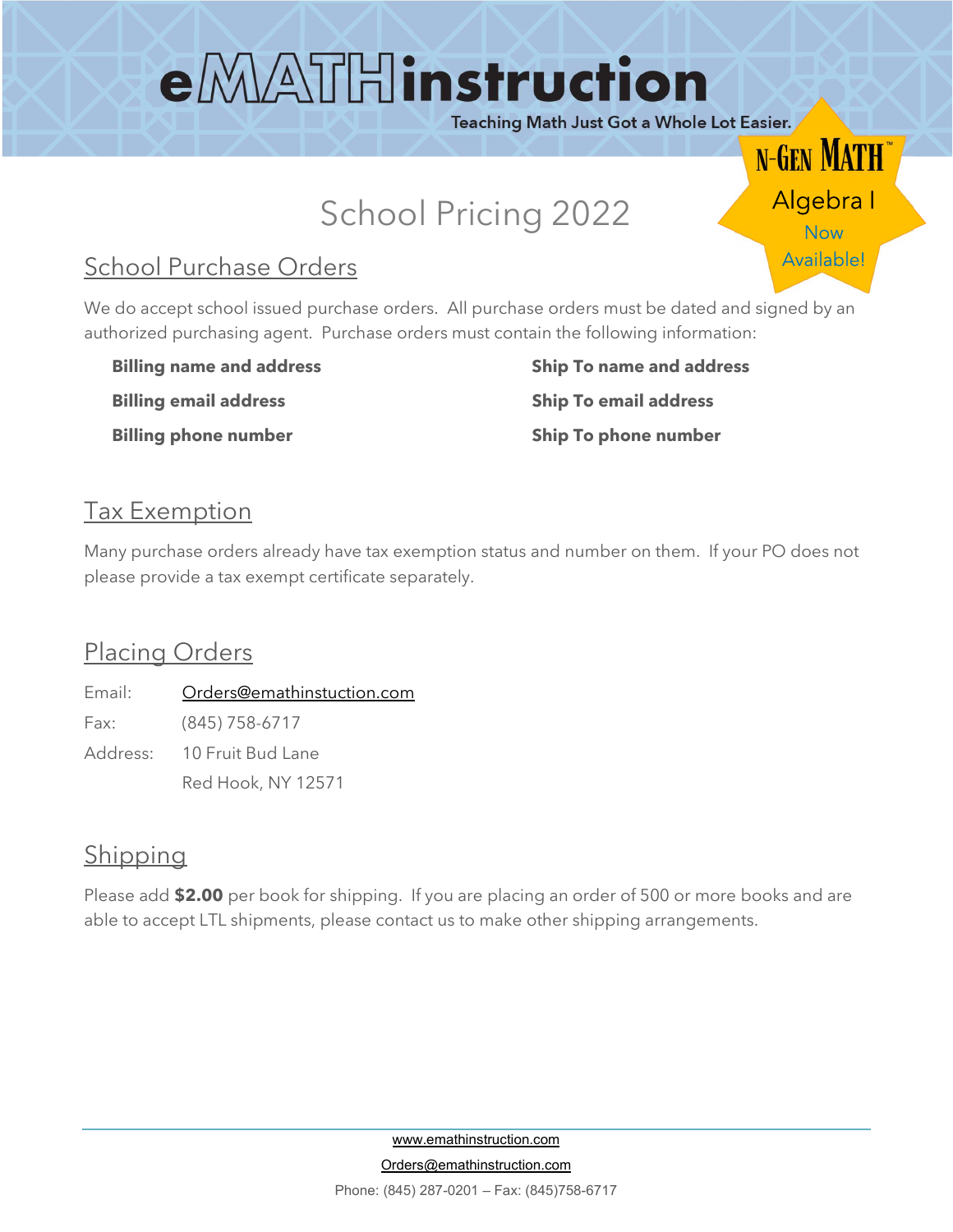### e MATH instruction

### School Pricing 2022

**N-GEN MATH** Algebra I Now

Available!

### Middle School Courses

### Teacher Plus Memberships (Electronic Access)

| <b>SKU</b> | Description                                           | $1-9$ aty | *10+ qty |
|------------|-------------------------------------------------------|-----------|----------|
| NG6TP      | N-Gen Math® 6 Teacher Plus Membership / User (1 Year) | \$150.00  | \$100.00 |
| NG7TP      | N-Gen Math® 7 Teacher Plus Membership/ User (1 Year)  | \$150.00  | \$100.00 |
| NG8TP      | N-Gen Math® 8 Teacher Plus Membership/ User (1 Year)  | \$150.00  | \$100.00 |

\* Discount offered when any combination of 10 N-Gen Math Teacher Plus memberships are ordered.

Teacher Plus memberships offer electronic access to the answer key to all lessons and homework sets as well as unit reviews and answers, monthly Add-Ons and editable MS Word documents of all materials. Monthly Add-ons include extra lessons, activities, assessments and more.

### Printed Workbooks

| <b>SKU</b> | Description                                             | $1-19$ aty | $20+$ qty |
|------------|---------------------------------------------------------|------------|-----------|
| NG6S       | N-Gen Math® 6 Spiral Bound 978-1-944719-30-2            | \$45.00    | \$25.00   |
| NG6SLS     | N-Gen Math® 6 en Español Spiral Bound 978-1-944719-33-3 | \$45.00    | \$25.00   |
| NG7S       | N-Gen Math® 7 Spiral Bound 978-1-944719-31-9            | \$45.00    | \$25.00   |
| NG7SLS     | N-Gen Math® 7 en Español Spiral Bound 978-1-944719-34-0 | \$45.00    | \$25.00   |
| NG8S       | N-Gen Math® 8 Spiral Bound 978-1-944719-32-6            | \$45.00    | \$26.00   |
| NG8SLS     | N-Gen Math® 8 en Español Spiral Bound 978-1-944719-35-7 | \$45.00    | \$26.00   |

\* Receive a FREE, Teacher Plus membership for every 100 books purchased of a single course.

Workbooks are spiral-bound with three-hole punch included. Spiral binding can be removed if desired, and book placed in a three-ring binder. N-Gen Math® workbooks are a collection of the lessons and homework sets that can be previewed online. Unit reviews are also included in the printed books. Note that answers are not included with books. Answers are in electronic form only as a yearly membership.

Email: Orders@emathinstruction.com

Fax: (845)-758-6717 Mail: 10 Fruit Bud Lane, Red Hook, NY 12571 \$2.00/Book Shipping \$2.00/Book Shipping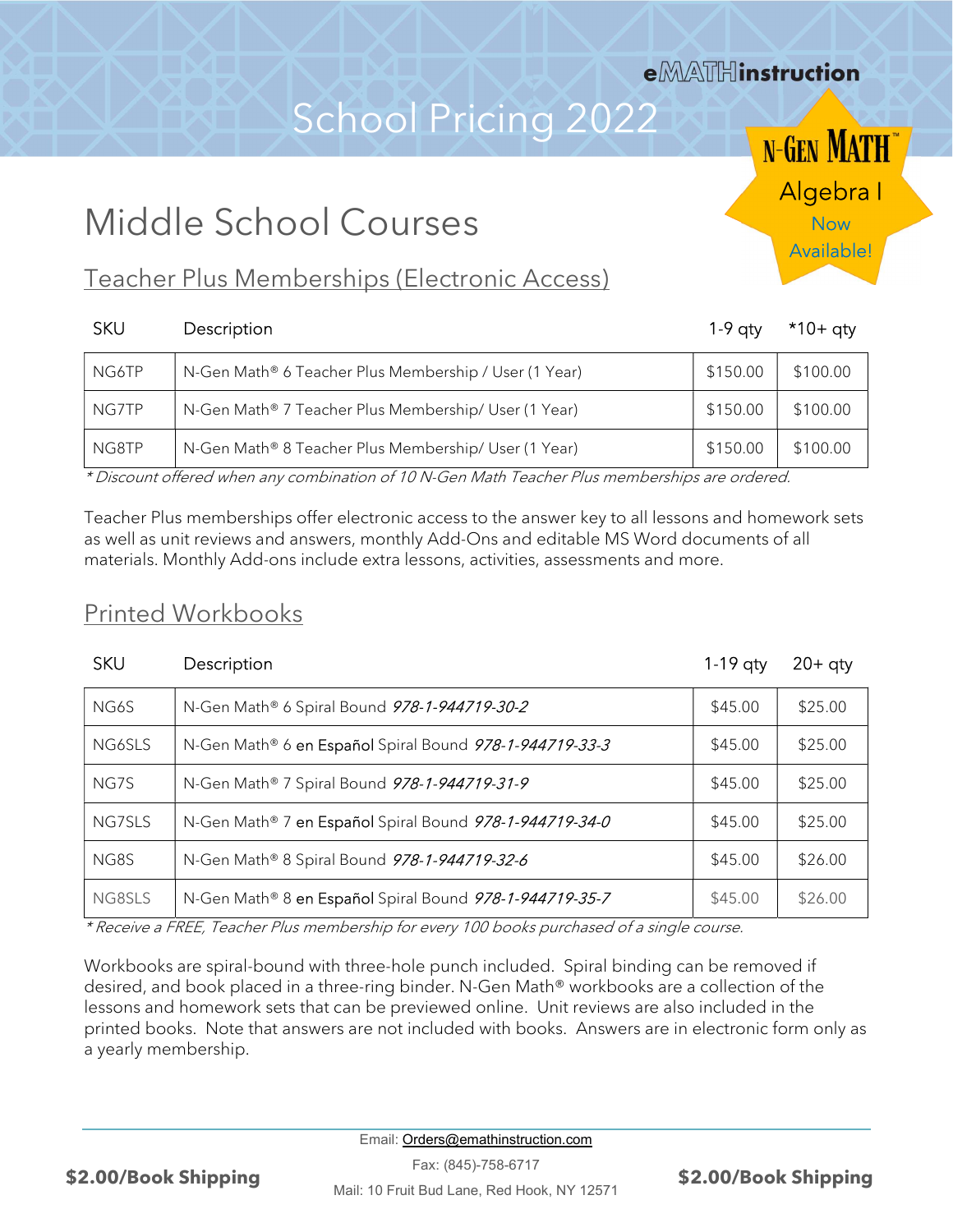### e **MATH** instruction

### School Pricing 2022

Algebra I

**N-GEN MATH** 

Available!

### High School Courses

### Teacher Plus Memberships (Electronic Access)

#### SKU Description 1-9 qty \*10+ qty

| 002TP                | Algebra I Teacher Plus Membership / User (1 Year)            | \$150.00 | \$100.00 |
|----------------------|--------------------------------------------------------------|----------|----------|
|                      | N-Gen Math Algebra   & Common Core Algebra                   |          |          |
| 007TP                | Common Core Geometry Teacher Plus Membership / User (1 Year) | \$150.00 | \$100.00 |
| 006TP                | Algebra II Teacher Plus Membership/ User (1 Year)            | \$150.00 | \$100.00 |
|                      | Common Core Algebra II & Algebra 2 with Trigonometry         |          |          |
| $\sim$ $\sim$ $\sim$ |                                                              |          |          |

\* Discount offered when 10 of a single course is purchased

Teacher Plus memberships offer electronic access to the answer key to all lessons and homework sets as well as unit reviews and answers, monthly Add-Ons and editable MS Word documents of all materials. Monthly Add-ons include extra lessons, activities, assessments and more.

#### Printed Workbooks

#### SKU Description 20+ 20+ qty

| NGA1S   | N-Gen Math Algebra I Spiral Bound - 978-1-944719-41-8            | \$45.00   | \$25.00 |
|---------|------------------------------------------------------------------|-----------|---------|
| NGA1SLS | N-Gen Math Algebra I Spiral Bound en Español- 978-1-944719-42-5  | \$45.00   | \$25.00 |
| 002S    | Common Core Algebra I Spiral Bound 978-1-944719-02-9             | \$45.00   | \$25.00 |
| 002SLS  | Common Core Algebra I Spanish Spiral Bound 978-19-44719-22-7     | \$45.00   | \$25.00 |
| 007S    | Common Core Geometry Spiral Bound 978-1-944719-23-4              | \$45.00   | \$26.00 |
| 006S    | Common Core Algebra II Spiral Bound 978-1-944719-06-7            | \$45.00   | \$25.00 |
| 002H    | Common Core Algebra I Loose Leaf 3 Hole Punch 978-1-944719-03-6  | Not Avail | \$25.00 |
| 007H    | Common Core Geometry Loose Leaf 3 Hole Punch 978-1-944719-24-1   | Not Avail | \$26.00 |
| 006H    | Common Core Algebra II Loose Leaf 3 Hole Punch 978-1-944719-07-4 | Not Avail | \$25.00 |
| 004S    | Algebra 2 with Trigonometry Spiral Bound 978-1-944719-00-5       | \$45.00   | \$25.00 |

\* Receive a FREE, Teacher Plus membership for every 100 books purchased of a single course.

Workbooks for the Common Core series by eMATHinstruction are available in two binding types, spiral-bound and loose leaf three-hole punch. Three ring binders are NOT included. N-Gen Math workbooks are spiral bound with three-hole punch included. All workbooks are a collection of the lessons and homework sets that can be previewed online. Unit reviews are also included in the printed books. Note that answers are not included with books. Answers are in electronic form only as a yearly membership.

Email: Orders@emathinstruction.com

Fax: (845)-758-6717 Mail: 10 Fruit Bud Lane, Red Hook, NY 12571 \$2.00/Book Shipping \$2.00/Book Shipping